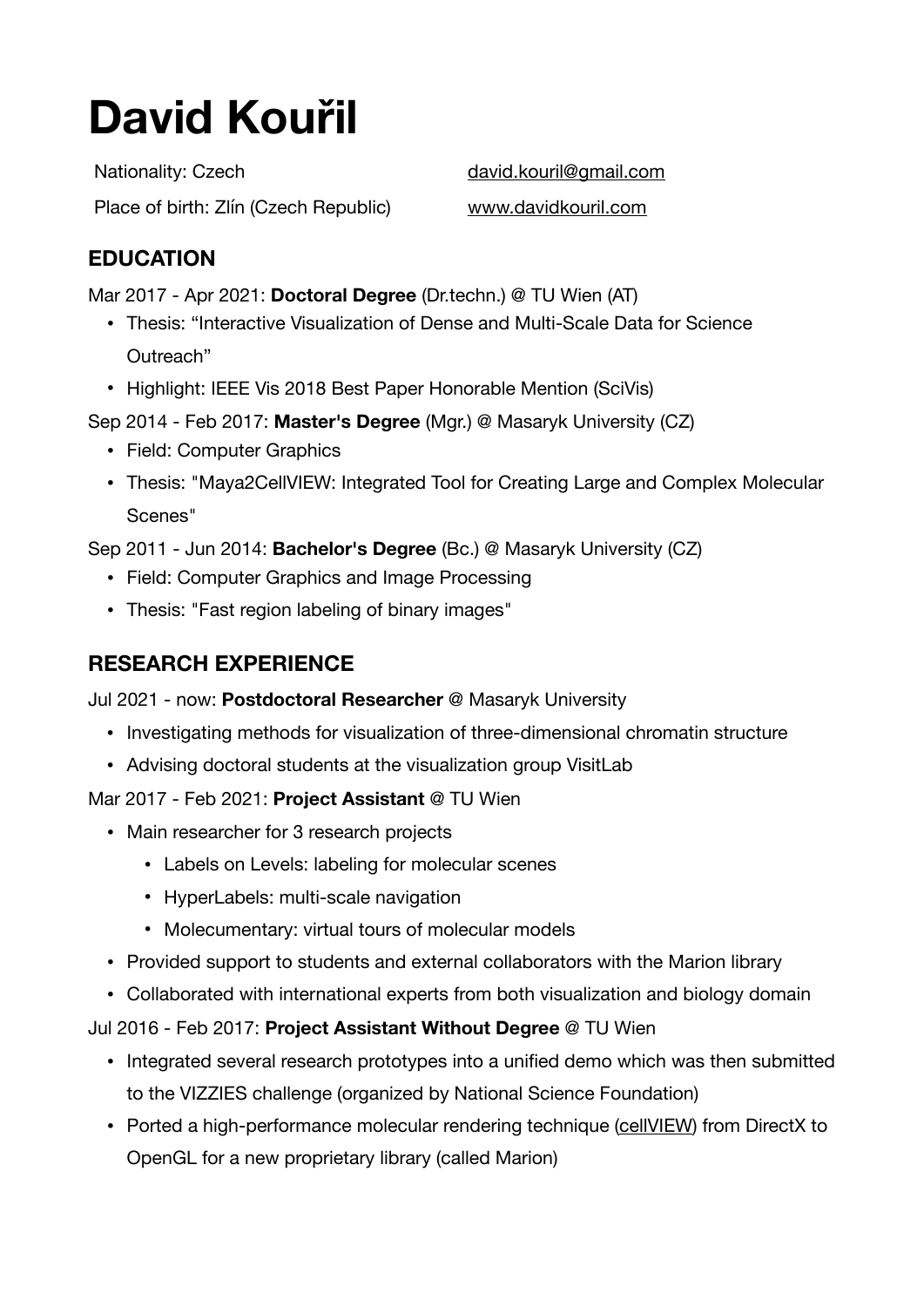- This code was later used in commercialization of the Marion library by a spin-off company [Nanographics GmbH](https://nanographics.at)
- Implemented nano-scale rendering of microtubules for project contracted by Allen Institute For Cell Science

# **TALKS**

*HyperLabels: Browsing of Dense and Hierarchical Molecular 3D Models* (conference paper presentation) @ IEEE Vis 2020, Salt Lake City (USA), October 2020 (given remotely). [\[recording\]](https://youtu.be/GVfO0F-4T7g?t=630)

*Navigating and Exploring 3D Biological Environments* (invited talk) @ Visualization II course, Masaryk University, Brno (CZ), April 2020 (given remotely).

*Navigating and Exploring 3D Biological Environments* @ CellVis Summit, KAUST (Saudi Arabia), November 2019. [\[recording\]](https://webcast.kaust.edu.sa/Mediasite/Showcase/default/Presentation/e8772073b7e343e09ace32a9a2d186251d)

*Labels on Levels: Labeling of Multi-Scale Multi-Instance and Crowded 3D Biological Environments* (conference paper presentation) @ IEEE Vis 2018, Berlin (DE), October 2018. [\[recording\]](https://vimeo.com/303245396)

*Challenges and advances in multi-scale biology data visualization* (invited talk), Czech Technical University, Prague (CZ), November 2017.

### **COMMUNITY SERVICE**

*Reviewing:* IEEE Vis 2018 (InfoVis), EuroVis 2019, CESCG 2019, IEEE TVCG (Jan2020, Apr2021), IEEE Vis 2020 (InfoVis, SciVis), IEEE Vis 2021, ISMAR 2021, EuroVis 2022

*EuroVis 2018:* Fast Forward Chair, Student Volunteer

# **TEACHING**

#### *TU Wien:*

**Computer Animation**: Lab Assistant (SS 2018), Lecture on Hierarchical Animation and Motion Capture (SS 2017/2018)

**Real-Time Visualization**: Lab Assistant (WS 2017/2018/2019), Lecture on Fluid Simulation and Visualization (WS 2018/2019/2020)

**Seminar**: Supervisor (WS 2017/2018/2019/2020, SS 2018/2019/2020)

#### **Theses Co-Supervision**: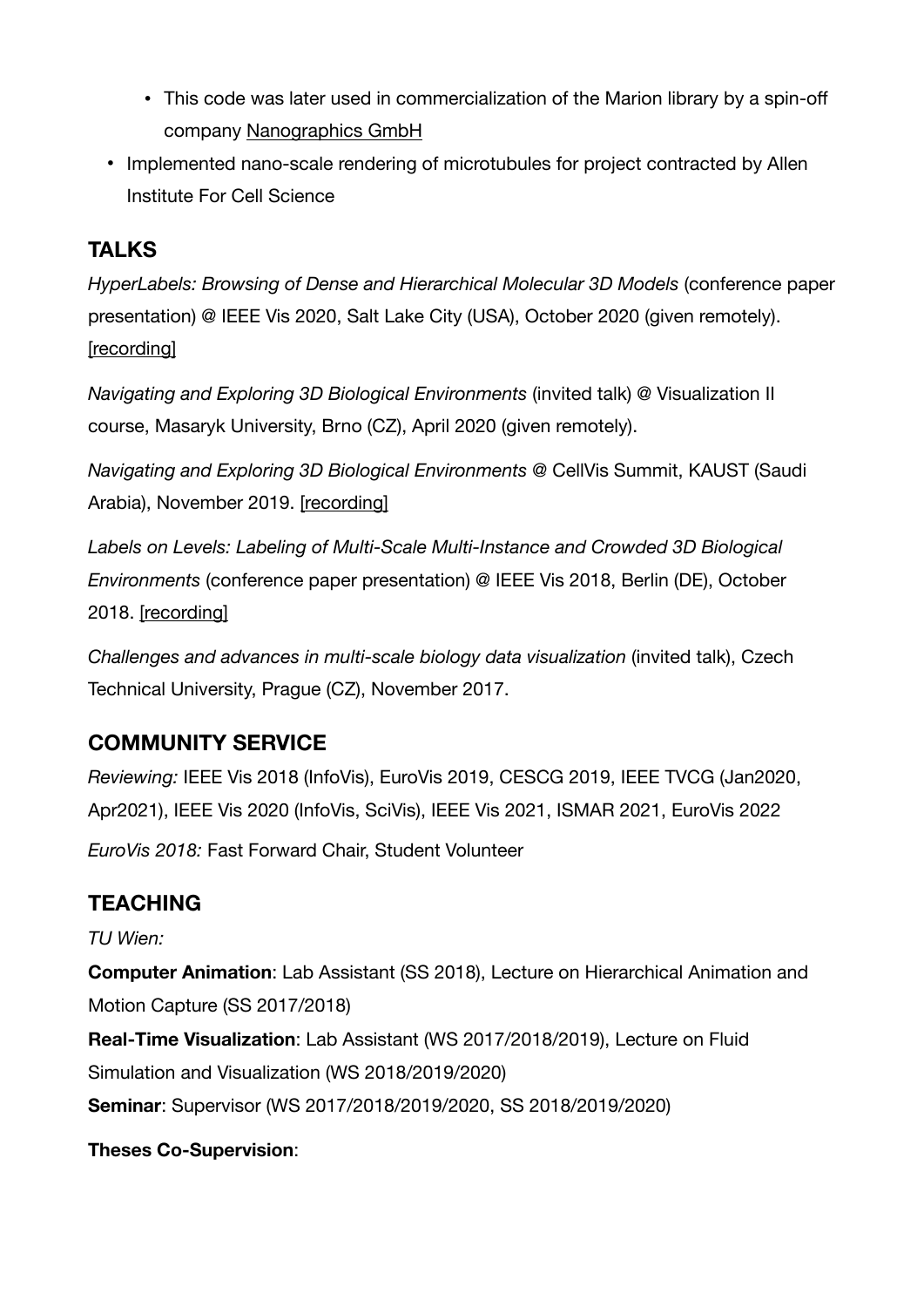T. Koch: Semantic Screen-Space Occlusion for Multiscale Molecular Visualization (BA, started SS 2017, finished January 2018) S. Haushofer: Molecular Dynamics using GPU skinning (BA, started SS2018, finished September 2018)

*Masaryk University:* 

**Computer Graphics APIs**: Seminar lecturer

**C Programming**: Student advisor, preparation of a homework exercise

### **PUBLICATIONS**

R. Alharbi, O. Strnad, L. R. Luidolt, M. Waldner, **D. Kouřil**, C. Bohak, T. Klein, E. Gröller, I. Viola, "Nanotilus: Generator of Immersive Guided-Tours in Crowded 3D Environments", *IEEE Transactions on Visualization and Computer Graphics*, Early Access, accepted December 2021. Doi: [10.1109/TVCG.2021.3133592](https://doi.org/10.1109/TVCG.2021.3133592)

**D. Kouřil**, O. Strnad, P. Mindek, S. Halladjian, T. Isenberg, M. E. Gröller, I. Viola, "Molecumentary: Adaptable Narrated Documentaries Using Molecular Visualization", *IEEE Transactions on Visualization and Computer Graphics*, Early Access, accepted November 2021. Doi: [10.1109/TVCG.2021.3130670](https://doi.org/10.1109/TVCG.2021.3130670)

H.-Y. Wu, A. Amirkhanov, N. Grossmann, T. Klein, **D. Kouřil**, H. Miao, L. R. Luidolt, P. Mindek, R. G. Raidou, I. Viola, M. Waldner, M. E. Gröller, "Visualization working group at TU Wien: Visible Facimus Quod Ceteri Non Possunt", *Journal of Visual Informatics*, March 2021. Doi: [10.1016/j.visinf.2021.02.003](https://doi.org/10.1016/j.visinf.2021.02.003)

S. Halladjian, **D. Kouřil**, H. Miao, M. E. Gröller, I. Viola, T. Isenberg, "Multiscale Unfolding: Illustratively Visualizing the Whole Genome at a Glance", *IEEE Transactions on Visualization and Computer Graphics*, Early Access, accepted February 2021. Doi: [10.1109/TVCG.2021.3065443](https://doi.org/10.1109/TVCG.2021.3065443)

**D. Kouřil**, T. Isenberg, B. Kozlíková, M. Meyer, M. E. Gröller, I. Viola, "HyperLabels: Browsing of Dense and Hierarchical Molecular 3D Models", *IEEE Transactions on Visualization and Computer Graphics*, Early Access, accepted February 2020. Doi: [10.1109/TVCG.2020.2975583](https://doi.org/10.1109/TVCG.2020.2975583)